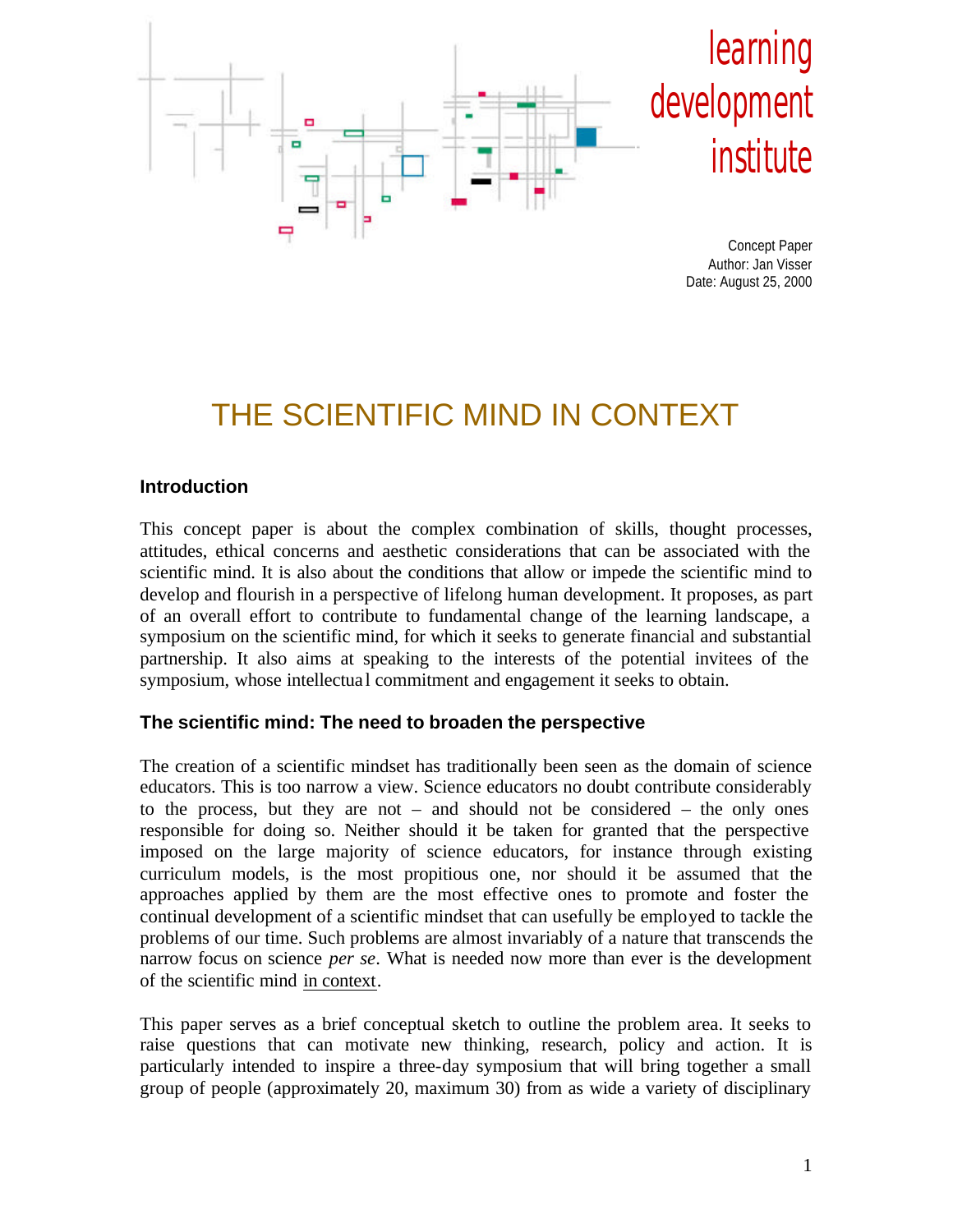backgrounds as possible. This group will include, among others, scientists, artists, philosophers, writers, thinkers about learning and human development, cognitive scientists, brain researchers, and managers and designers of learning environments. They will be carefully selected to represent creativity and wisdom in deviating from the trodden paths. Particular attention will also be paid to inventiveness in the use of all currently available technologies and depth of insight into the meaning of learning. Considering the global importance of the scientific mind, due consideration will be given to the need for this symposium to rise above the biases of one or a few particular cultures.

#### **Purpose of the symposium**

 $\overline{a}$ 

The above symposium is designed to be the first step in a comprehensive effort to rethink the conditions for lifelong learning as they pertain to the development of the scientific mind. The initiative originates from discussions that took place in conjunction with the international symposium on *Overcoming the Underdevelopment of Learning*, organized by UNESCO's Learning Without Frontiers unit in collaboration with the Learning Development Institute at the Annual Meeting of the American Educational Research Association, held from April 19-23, 1999, in Montreal, Canada. The need to link theory and discourse on the one hand, and policy and practice on the other, stood out in those discussions. Thus, the aims of the symposium are

- to raise the level of understanding of what the scientific mind entails and how it relates to, and is relevant for, multiple aspects of human endeavor, including, but not limited to, the advancement of scientific knowledge, insight, and know-how;
- to generate ideas and strategies about what the key conditions are that promote and facilitate the continual development of a scientific mindset as an essential ingredient – but not an isolated or exclusive component – of the human capability to deal with complex problems in context;
- to lay the basis for a publication of the proceedings and conclusions of the symposium, aiming to inform and inspire policy, research and practice, regarding the learning environment at large, i.e. including such areas as the broadcast media, the school, the family, museums, and the Internet;
- to lay the groundwork for follow-up activities aiming at creating propitious conditions for the development of the scientific mind in a lifelong and life-wide learning perspective. $\frac{1}{1}$

<sup>&</sup>lt;sup>1</sup> Examples of follow-up activities are: A radio science story telling project with global outreach, focusing on awakening the motivational conditions for the development of the scientific mind, possibly using direct digital satellite broadcast technology, such as provided through the WorldSpace system, in combination with the Internet; creating a capacity building and exchange network to inspire reform in school-based learning; expansion of the network of science museums/clubhouses and similar venues for exploration and free-choice learning in science and technology to parts of the world where such facilities do not exist, complementing the effort with the creation of related virtual spaces for exploration. ('Free-choice learning' is defined at http://www.ilinet.org/freechoicelearning.html. Information about the WorldSpace technology and its applications can be found at http://www.worldspace.org and http://www.worldspace.com. A potential partner in expanding the science museum experience to Africa is the Pathfinder Foundation for Education and Development, information about which is available at http://www.cmdfoundation.org).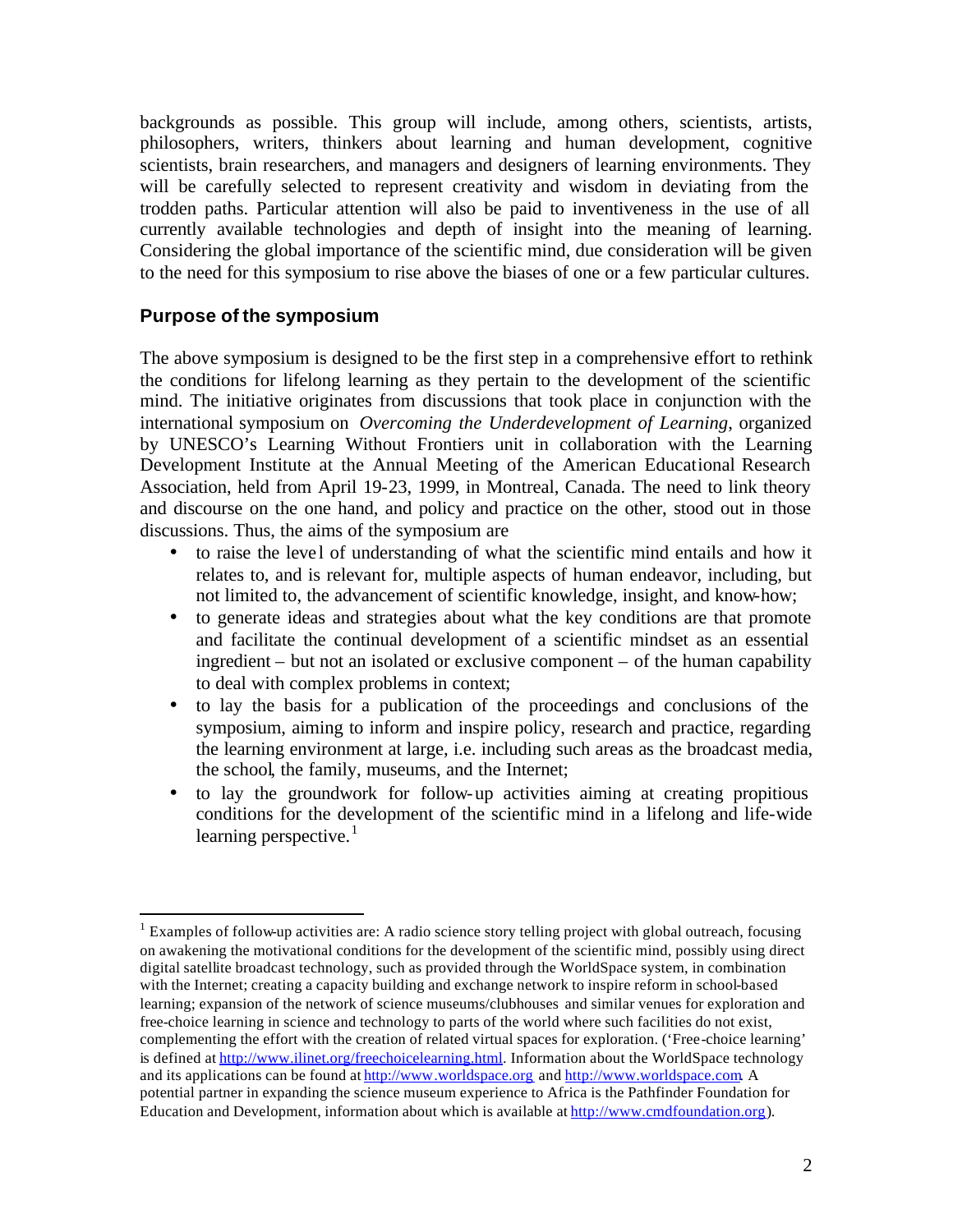### **Rationale**

The scientific mind comprises attitudes and skills – cognitive and meta-cognitive ones – that disposition people to question the facts and critically challenge the 'givenness' of any a priori knowledge and authority. It also represents a high level of aesthetic and moral conscience. Development of a true scientific spirit is important not only to create a scientifically literate population, but particularly also to create a citizenry that can creatively and constructively respond to the challenges of the world of the 21st century. So many of these challenges being of a global nature, it is particularly important to stimulate the development of the scientific mind in the context of learning communities that are not restrained by geo-political boundaries. Computer networking is a technology that has, if well designed and applied, important potential for such development, but other processes of global exchange should also be explored.

The call to focus on the scientific mind as a dimension of human capability that has relevance beyond its application in the advancement of science *per se* comes from scientists themselves. Lederman (1999) refers to the "ability to function in entirely unpredictable situations" not only as an essential component of the make-up of scientists, but as an important condition of life in general in today's world. He thus calls on schools to "look across all disciplines, across the knowledge base of the sciences, across the wisdom of the humanities, the verities and explorations of the arts" to find the ingredients of educational processes that "will enable ... students to continually interact with a world in change." Penzias (cited by Visser, 1999) notes that children cease to ask questions – a key element of scientific pursuit – as soon as they go to school. In a time in which knowledge becomes obsolete various times in a lifetime, this is a frightening situation. Penzias thus emphasizes "learning to learn" as an essential ability to be acquired and maintained.

Asking questions, and the refinement of the ability to do so, should be a process of permanent renewal. Pais (1997), in a retrospective analysis of how the world has changed over the past decades, points to two time scales that have dramatically gone out of sync. One is expressed in the roughly 20-year timeframe that marks the leadership of a particular human generation before it passes on to the next one. The other one is "the period after which existing information and technology become obsolete. A critical point is reached when the second period becomes shorter than the first one." Then, according to Pais, "the experience of the older generation is no longer all that helpful." If ever there has been a reason for critical inquiry to be a lifelong endeavor, it is now.

The development of the scientific mind should not take place in isolation. It is part of the broader make-up of the balanced development of human beings. Perkins and Grotzer (2000) show that dealing with science in isolation from the consideration of its epistemological underpinnings adversely affects student performance and may lead to gross misconceptions. Their study suggests that such a treatment inhibits the development of the skills and attitudes so crucial in science to continually challenge one's own assumptions and theories.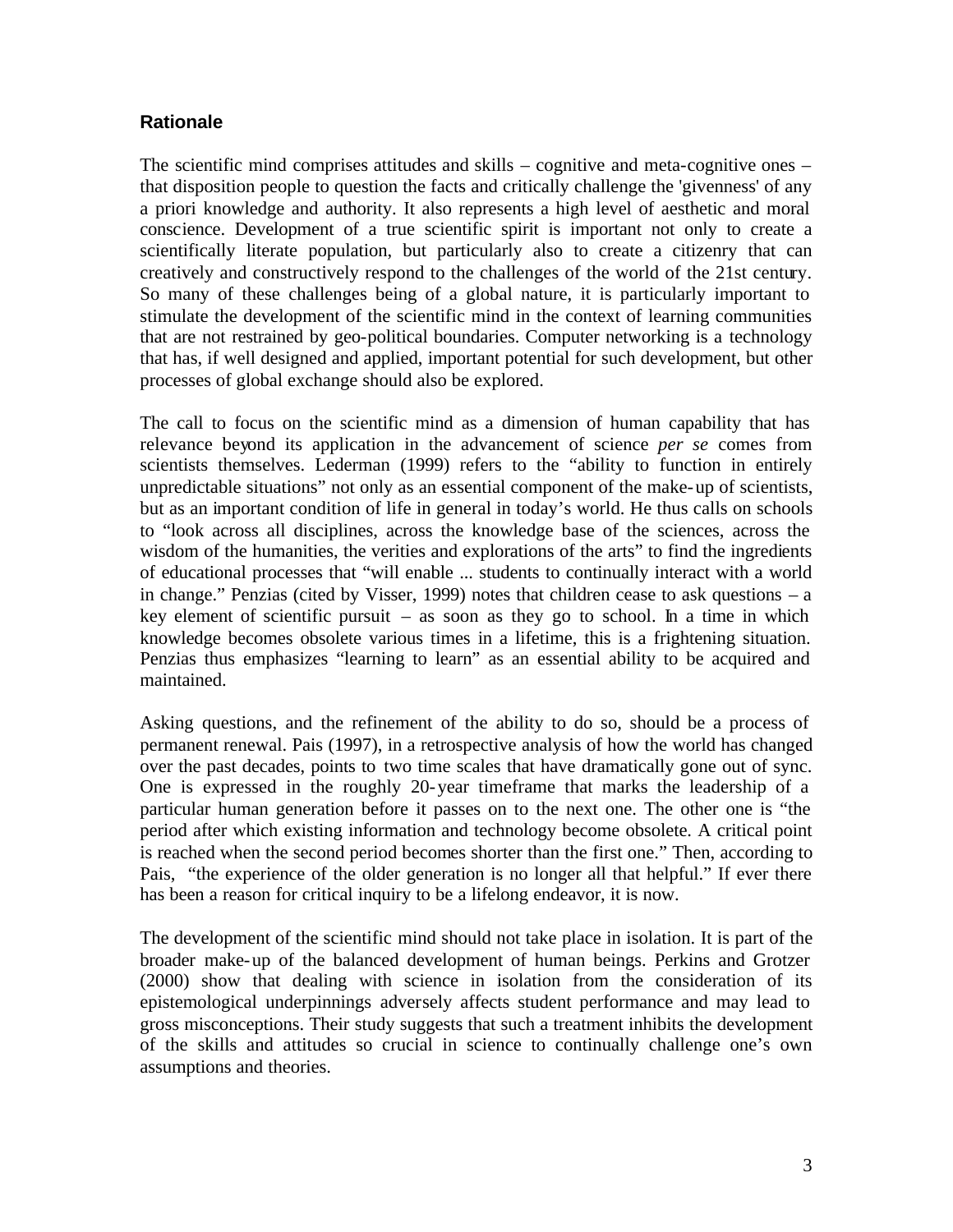Science and technology have become important dimensions of everyday life. Without a basic understanding of the principles governing the way human beings think, feel and act scientifically, a critical assessment of today's problems – and intelligent and constructive participation in responding to such problems – will be impossible. However, it is important to recognize that such understanding of the principles of science is a situated understanding. Wilson (1998) notes that "most of the issues that vex humanity daily...cannot be solved without integrating knowledge from the natural sciences with that of the social sciences and humanities." Lederman (1999), addressing the issue of school science, calls for increased dialogue among the disciplines, not only the scientific ones, but including the social sciences, arts and humanities as well. Nicolescu (1999), arguing that integration of disciplines should also lead to the development of visions that transcend the simple sum total of each of them separately, recommends "to devote 10% of the teaching time in each discipline to transdisciplinarity." In the same vein, the Declaration on Science and the Use of Scientific Knowledge (1999), adopted by the World Conference on Science, held in Budapest, Hungary, from June 26 to July 1, 1999, emphasizes in its preamble the urgency to "seek active collaboration across all the fields of scientific endeavour, that is the natural sciences such as the physical, earth and biological sciences, the biomedical and engineering sciences, *and the social and human sciences*" (emphasis added).

### **Call for debate and action**

The above considerations provide a strong argument to take a fresh look at what is required to foster the development of the scientific mind in a lifelong and life-wide perspective. Such reassessment touches not only upon existing practice. Questions must equally be raised about the narrowness and rigidity of established discourse that underlies such practice and tends to see it as restricted to the instructional environment. Moreover, a constructively critical look is required at the research agendas built to inform, but also causing to last, established discourse. Put differently, there is a need to break open the vicious circle of too narrowly defined research that informs too narrowly situated discourse that, in turn, supports and reflects too limited practice. After all, that same limited practice is quite generally recognized to be failing.

The concerns referred to earlier in this concept paper are felt around the world, as much in highly industrialized nations as in those countries customarily referred to as 'developing nations.' Common sense dictates that it would be dangerous to limit the concern with the scientific mind to only certain parts of the world. Indeed, some of the most pressing problems facing humanity today not only affect us all, what's more, they can only be solved on a global level and through the involvement of citizens worldwide. The acute imbalance in opportunities among nations to develop the values, attitudes, thinking habits and skills pertaining to the scientific mind is thus not just a great injustice; it is also a threat to peace, equity and sustainable development. The preamble to the aforementioned Declaration on Science and the Use of Scientific Knowledge (1999) therefore calls for a "new commitment," urging that "the role of the sciences...be collectively defined and pursued." Similarly, a UNESCO (1999) analysis made of the "Principles and commitments contained in the documents of the World Conference on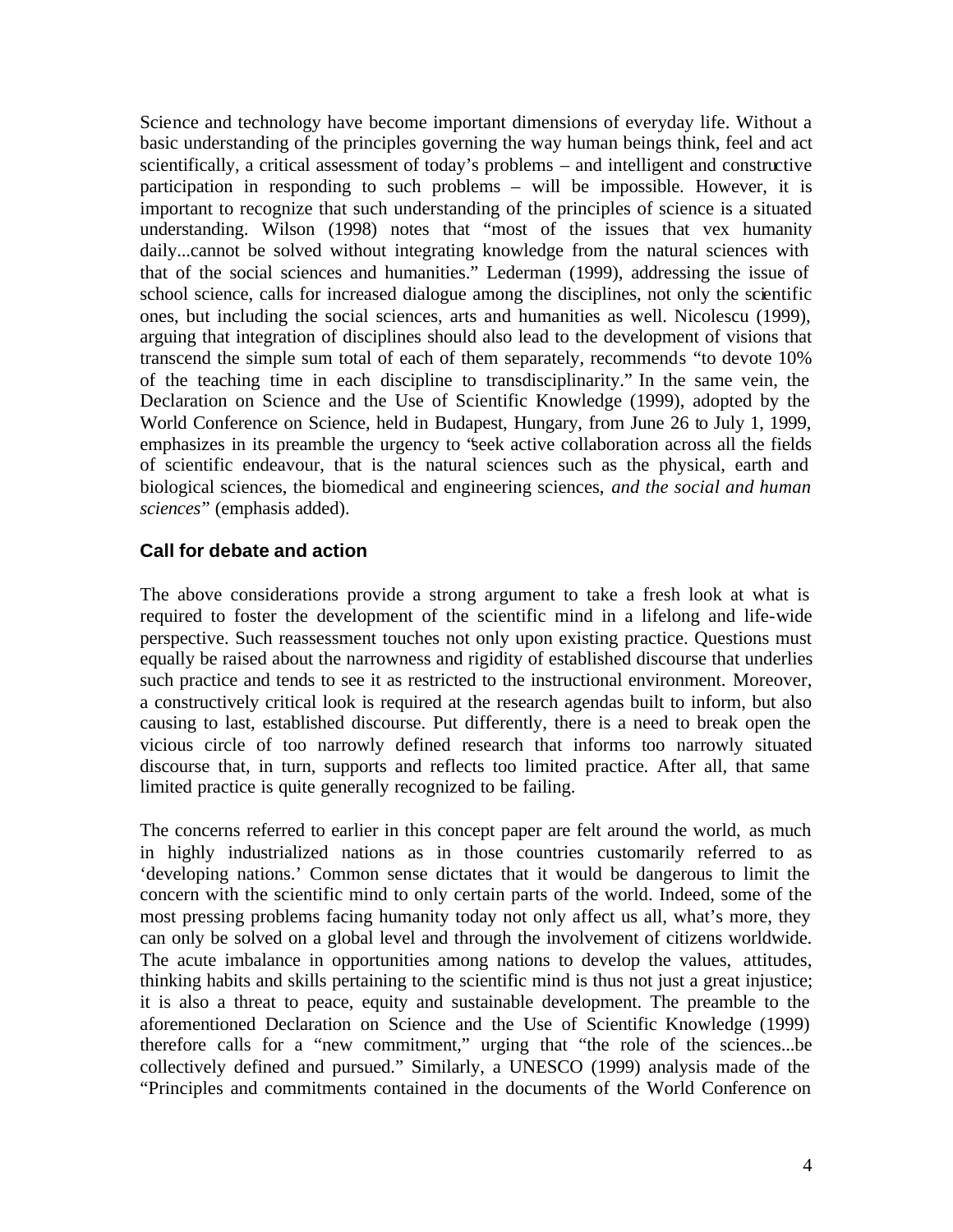Science" as a "basis for follow-up activities" identifies among the principles contained in the Declaration the notion that "science education at all levels and without discrimination is a fundamental requisite for democracy. Equality in access to science is not only a social and ethical requirement: it is a necessity for realizing the full human intellectual potential."

## **Partnership**

The Learning Development Institute has taken the initiative for the international symposium proposed in this concept paper cognizant that, in order for the debate to result in sustained action, a strong partnership is required. Currently that partnership is made up of the following institutions/organizations:

- Learning Development Institute (LDI), which sees the initiative as an important lever to forge fundamental change in the way societies promote and facilitate learning;
- United Nations Educational, Scientific and Cultural Organization (UNESCO);
- International Council for Science, Program for Capacity Building in Science (ICSU/PCBS);
- Centre International de Recherches et Etudes Transdisciplinaires (CIRET);
- Forum. International des Sciences Humaines (FISH).

It is expected that, while the idea continues to take shape, others will join. Interested parties are encouraged to contact ldi@learndev.org.

# **Scope of the debate**

By nature of the problem area under consideration, the scope of the debate envisaged for the three-day symposium will necessarily be wide. The overall question to be tackled is the following one:

*If there is such a thing as the scientific mind, what exactly is it? What pertains to it and what not? What is counter to it? If it is, as this paper suggests, something worth caring for, why should society value it and what should society do to allow the scientific mind to develop and flourish in the perspective of lifespan human development and the practice of learning<sup>2</sup> throughout life?*

Many other questions can be derived from the above one. Some of them are listed below as an illustration of the amplitude and importance of the discussion envisaged. By no means should that list be seen as exhaustive or closed.

• How does what we think to know about the scientific mind, intersect with what we know about such domains as learning; cognitive development; creativity and critical thinking; pedagogy/andragogy; instructional design; the workings of the brain; the processes involved in experiencing and appreciating beauty; our sense

 $\overline{a}$  $2$  'Learning' is meant to refer here to all those processes that allow humans, on an ongoing basis, to engage in the development of intelligent behavior – both individual and social – that supports humanity's constructive interaction with change.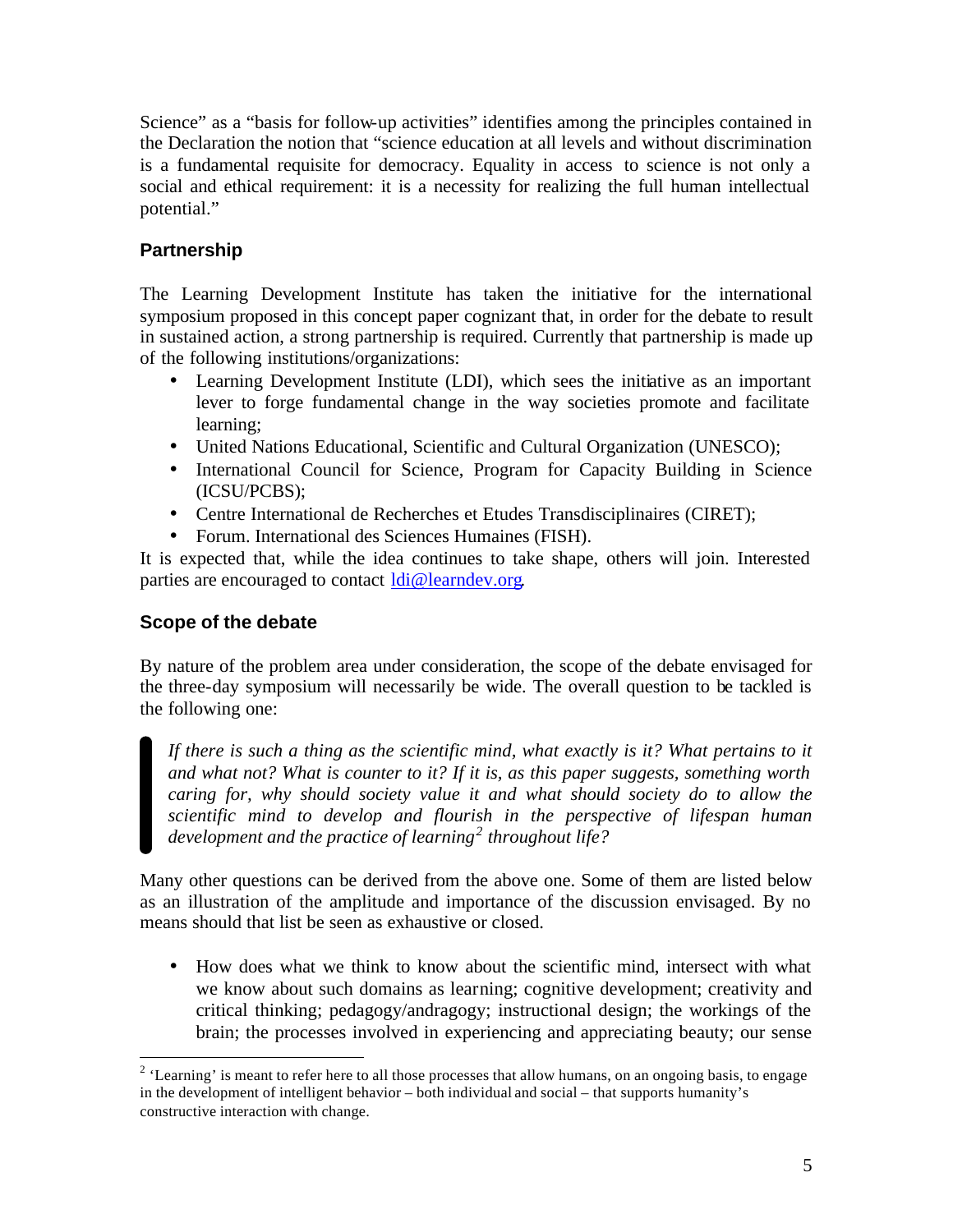of belonging and solidarity; the social role of the media; the nature of the public debate in different parts of the world involving questions about the meaning of science and the meaning of learning?

- What implications can be derived from answers to the above questions for
	- ß the diverse school systems in different parts of the world;
	- $\blacksquare$  the role played by the broadcast media;
	- science museums/centers/science clubhouses/science travel;
	- $\bullet$  the family as a learning environment and the way that environment can be helped to function adequately;
	- ß the role and nature of science writing and other ways of science communication among the public at large (e.g. science journalism, book publishing, Web publishing), particularly as regards questions such as choice of topics and approaches; integrity; mystification *vs.* clarification of issues; science/science fiction/science adventure/science storytelling;
	- $\blacksquare$  the place and role of libraries/media centers in the community;
	- Internet-enabled processes to become involved in scientific exploration;
	- $\blacksquare$  the role of the producers of scientific knowledge, such as major laboratories, and their responsibility to open themselves up to the community;
	- $\blacksquare$  the place and relevance of the contemplation of nature in a world in which it becomes increasingly unnatural to stand face-to-face with nature?
- What is the importance in the above context of reviving (in many societies/cultures where the practice has died out or diminished) philosophical debate and inquiry, raising consciousness of the painful and often courageous history of the development of knowledge, and generating insight into how little we know and how fragile, yet at the same time wonderfully beautiful, our theoretical constructions are?

## **Notes on the multidimensionality of the scientific mind**

The scientific mind is a complex mindset. The following suggestions are offered as a starting point for the description of its multidimensional character:

- The spirit of inquiry
- The spirit of collaboration
- The quest for beauty (harmony, parsimony, wholeness)
- The desire to understand and do so profoundly
- The creative spirit
- The urge to be critical
- The spirit to transcend
- The spirit of building on prior knowledge
- The search for unity
- The building of the story of human knowledge and ability
- The spirit of construction